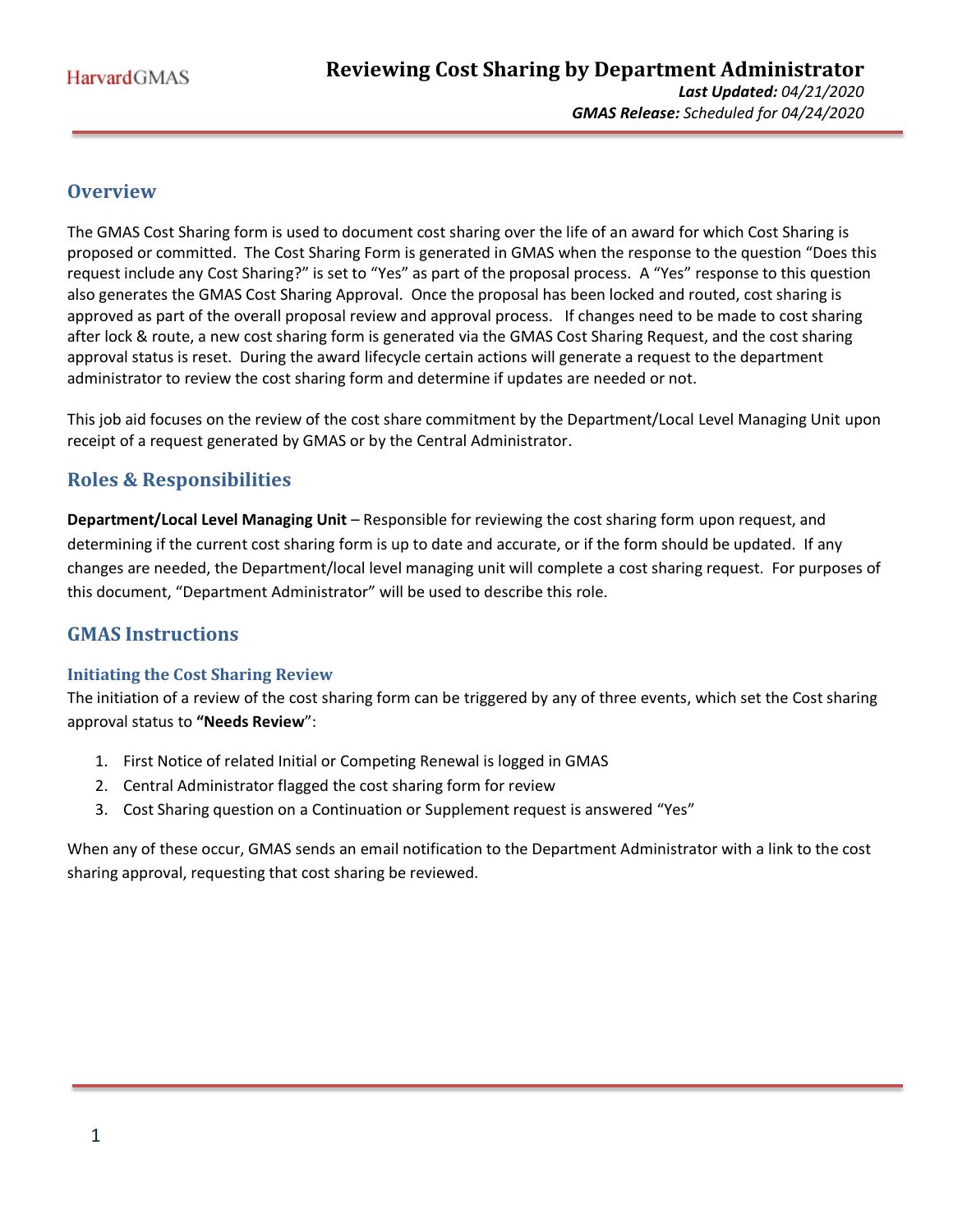It is important to understand the three cost sharing approval statuses, and how they move from status to status:

#### *Table 1*

| <b>Status</b>          | <b>Definition</b>                                                                         | <b>Generated by</b>                                                                                                                                                                                                                                   | <b>Updates To</b>                | <b>Updated By</b>                                                                                                                                                                                                                                                          |
|------------------------|-------------------------------------------------------------------------------------------|-------------------------------------------------------------------------------------------------------------------------------------------------------------------------------------------------------------------------------------------------------|----------------------------------|----------------------------------------------------------------------------------------------------------------------------------------------------------------------------------------------------------------------------------------------------------------------------|
| Needed                 | The cost sharing<br>form needs to be<br>completed and<br>approved                         | Responding "Yes" to<br>$\bullet$<br>the cost sharing<br>question on the<br>segment for the first<br>time in an<br>Initial/Renewal<br>proposal, continuation,<br>supplement, or<br>segment revision<br>Cost Sharing request is<br>$\bullet$<br>created | Done                             | Proposal or request is authorized<br>or submitted to sponsor                                                                                                                                                                                                               |
| Done                   | The cost sharing<br>form has been<br>completed &<br>approved                              | Associated request to<br>$\bullet$<br>the form moves to<br>authorized or<br>submitted to sponsor<br>Current version of form<br>$\bullet$<br>is marked as<br>"confirmed" by the<br>department<br>administrator                                         | Needed<br><b>Needs</b><br>Review | Cost Sharing request is created<br>First notice associated to<br>$\bullet$<br>Initial/Renewal is logged<br>Cost Sharing question on<br>$\bullet$<br>continuation or supplement<br>is answered "Yes"<br>Central Administrator flags<br>$\bullet$<br>the approval for review |
| <b>Needs</b><br>Review | The cost sharing<br>form needs to be<br>reviewed by the<br>Department<br>Administrator to | First notice associated<br>$\bullet$<br>to Initial/Renewal is<br>logged<br>Cost Sharing question<br>$\bullet$<br>on continuation or                                                                                                                   | Done                             | Current version of form is<br>$\bullet$<br>marked as "confirmed" by<br>the department<br>administrator                                                                                                                                                                     |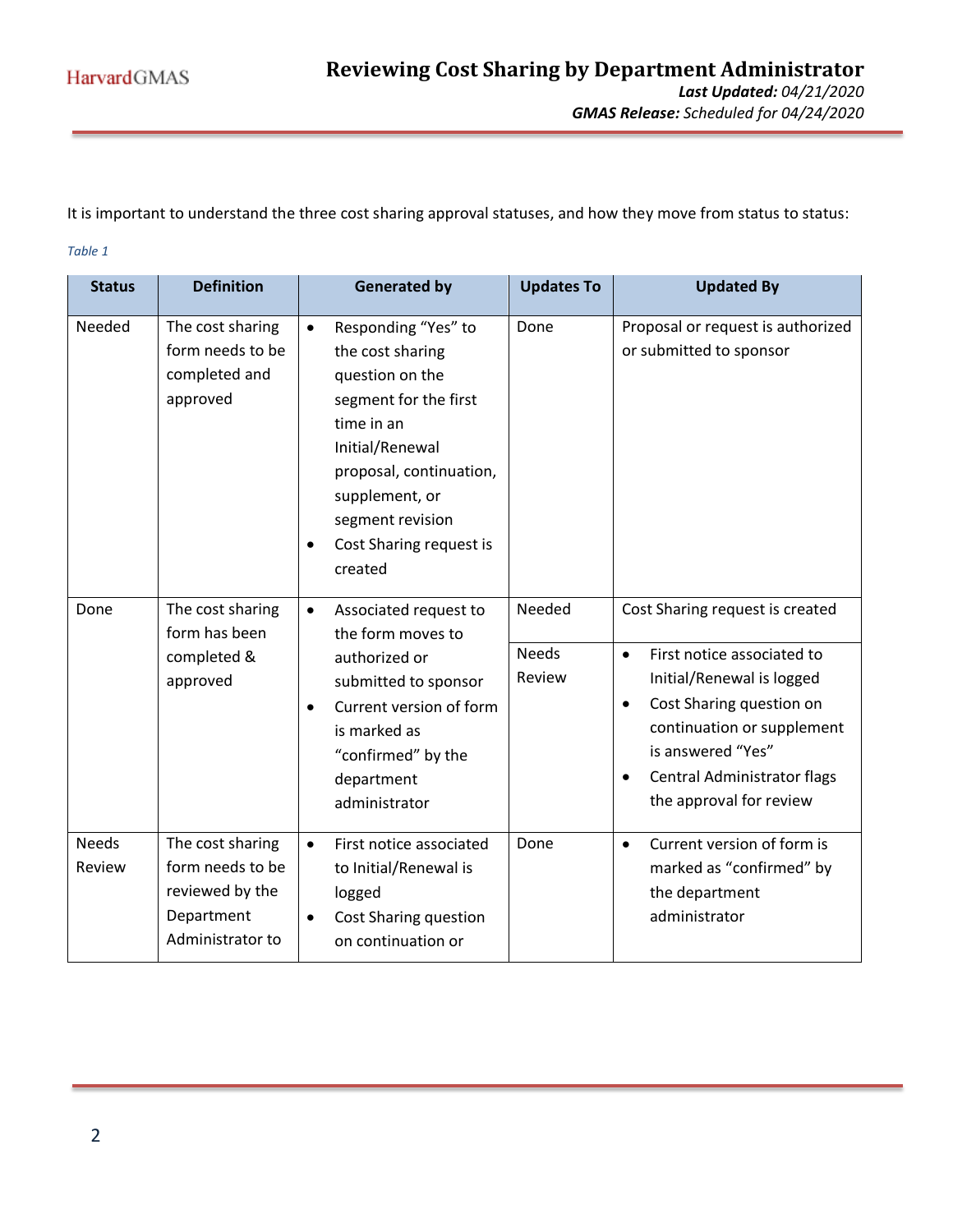**HarvardGMAS** 

*Last Updated: 04/21/2020 GMAS Release: Scheduled for 04/24/2020*

| <b>Status</b> | <b>Definition</b>   | <b>Generated by</b>    | <b>Updates To</b> | <b>Updated By</b>       |
|---------------|---------------------|------------------------|-------------------|-------------------------|
|               | confirm it is up to | supplement is          | Needed            | Cost Sharing request is |
|               | date or to update   | answered "Yes"         |                   | created                 |
|               | it                  | Central Administrator  |                   |                         |
|               |                     | flags the approval for |                   |                         |
|               |                     | review                 |                   |                         |
|               |                     |                        |                   |                         |

# **Responding to a Request to Review Cost Sharing**

Upon receipt of the GMAS generated email notification requesting that the Cost Sharing form be reviewed, the Department Administrator will click on the link in the email. The Cost Sharing Approval screen is opened, displaying the current cost sharing information.

# **Reviewing the Cost Sharing Approval**

The following fields are displayed on the cost sharing approval with links to details as described below to support the Department Administrator's review of the current Cost Sharing commitment.

- 1. **Status:** Displays the current status of the cost sharing approval. In this instance, the status will be "**Needs Review**" (unless another Department Administrator on the project has completed the review already)
- 2. **Status updated on:** Identifies the date the approval was set to its current status
- 3. **Status updated by:** Identifies that action that set the status, for example: "Notice Logged"
- 4. All **budget periods** are displayed based on those created in the proposal. If more than five budget periods are included on the proposal, click on the right arrow to view additional budget periods.

### *Figure 1*

| <b>Cost sharing approval</b>                                                                           |                                                             |                                                  | A History Comments (4) % Related links           |                                           | $\bigoplus$ Info                                        | <b>D</b> Actions                                             |
|--------------------------------------------------------------------------------------------------------|-------------------------------------------------------------|--------------------------------------------------|--------------------------------------------------|-------------------------------------------|---------------------------------------------------------|--------------------------------------------------------------|
| Status Needs review 1<br>Status updated on Mar 29, 2020 1:35 PM 2<br>Status updated by Notice logged 3 |                                                             |                                                  |                                                  |                                           |                                                         |                                                              |
| <b>Current form details</b>                                                                            |                                                             |                                                  |                                                  |                                           |                                                         |                                                              |
|                                                                                                        | Period 1<br>4 <sup>2</sup><br>Jan 1, 2008 -<br>Dec 31, 2008 | <b>Period 2</b><br>Jan 1, 2009 -<br>Dec 31, 2009 | <b>Period 3</b><br>Jan 1, 2010 -<br>Dec 31, 2010 | Period 4<br>Jan 1, 2011 -<br>Dec 31, 2011 | Period $5 \Rightarrow$<br>Jan 1, 2012 -<br>Dec 31, 2012 | <b>Total</b><br>(8 periods)<br>Jan 1, 2008 -<br>Dec 31, 2015 |

The following information will be displayed based on the source(s) of cost sharing identified in the cost sharing form.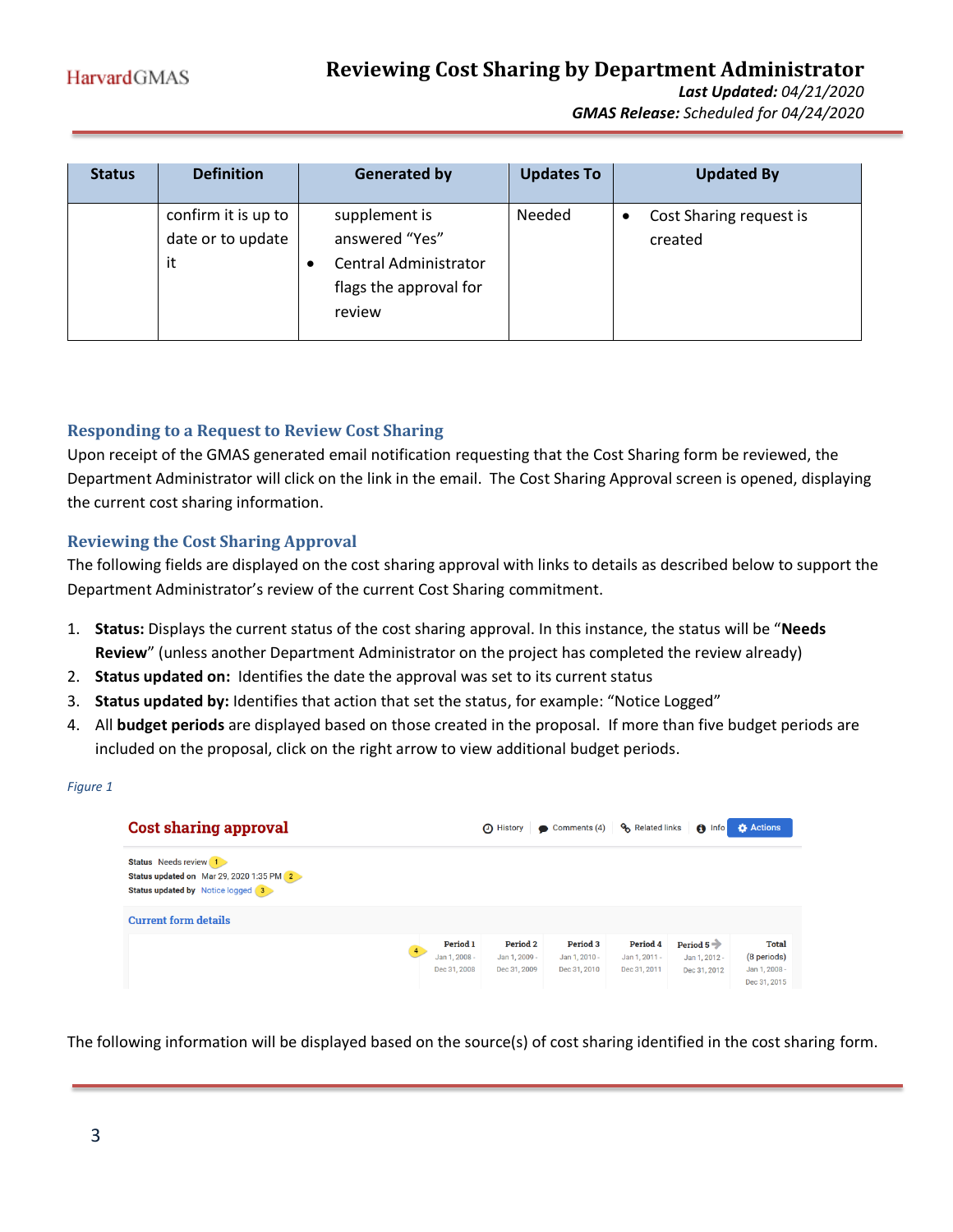## **University/School Contributions**

- 1. For **Non-companion accounts**, the components of the account string displayed are based on input of the Department Administrator in the current cost share form.
- 2. For **Companion accounts**, the account to which the companion account is related is displayed and is a link to the account details. The non-sponsored fund entered by the department administrator is displayed.

|                                   | <b>University/School contributions</b>         |               |                                |          |                |          |          |          |             |
|-----------------------------------|------------------------------------------------|---------------|--------------------------------|----------|----------------|----------|----------|----------|-------------|
|                                   |                                                |               |                                |          |                |          |          |          | \$1,403,614 |
| Category<br><b>Comment</b>        | <b>Faculty salary</b><br>Summer RFU            | <b>Object</b> | 6120                           | \$94,678 | \$8,092        | \$14,190 | \$92,461 | \$86,480 | \$427,132   |
|                                   |                                                |               | <b>Effort in person months</b> | 7        | $\overline{7}$ | 7        | 7        | 7        |             |
| Category                          | <b>Faculty staff fringe</b>                    | Object        | 6300                           | \$15,067 | \$14,843       | \$20,020 | \$95,396 | \$64,468 | \$298,676   |
| <b>Category</b><br><b>Comment</b> | <b>Indirect costs</b><br><b>IDC CS allowed</b> |               |                                | \$35,067 | \$25,175       | \$98,139 | \$32,201 | \$75,718 | \$406,357   |
| Category<br><b>Comment</b>        | Other<br>Equipment                             | <b>Object</b> | 6410                           | \$61,602 | \$15,656       | \$54,185 | \$24,651 | \$84,508 | \$271,449   |
|                                   | Companion account to Main 1 Fund 345678 2      |               |                                |          |                |          |          |          | \$1,403,614 |
| <b>Category</b><br><b>Comment</b> | <b>Faculty salary</b><br><b>Summer RFU</b>     | <b>Object</b> | 6120                           | \$94,678 | \$8,092        | \$14,190 | \$92,461 | \$86,480 | \$427,132   |
|                                   |                                                |               | <b>Effort in person months</b> | 7        | 7              | 7        | 7        | 7        |             |
| <b>Category</b>                   | <b>Faculty staff fringe</b>                    | <b>Object</b> | 6300                           | \$15,067 | \$14,843       | \$20,020 | \$95,396 | \$64,468 | \$298,676   |

#### *Figure 2*

# **Sponsored Contributions**

- 1. The **Sponsored project Fund ID** or **Project ID** is a link to the project providing the funds for cost sharing. *Note: If the related project is in an org to which the department administrator does not have security to view, the Fund or Project ID will be displayed, but will not function as a link to the project.*
- 2. If the Sponsored project Fund or Project ID was unknown at proposal submission, **TBD** will be displayed.
	- a. The related Fund or Project ID should be added at award or as soon as the identity is determined

#### *Figure 3*

| <b>Sponsored contributions</b>                                          |           |          |           |           |          |             |  |  |
|-------------------------------------------------------------------------|-----------|----------|-----------|-----------|----------|-------------|--|--|
| <b>Fund 116533</b><br>Comment - this is a funded project with a fundld  | \$51,675  | \$65,375 | \$34,468  | \$95,167  | \$10,715 | \$450,430   |  |  |
| <b>Project 7700926-01</b><br>Comment - this seament doesn't have a fund | \$45,930  | \$1,662  | \$59,346  | \$75,652  | \$14,875 | \$454,070   |  |  |
| <b>TBD</b><br>Comment - this one is TBD                                 | \$45,930  | \$1,662  | \$59,346  | \$75,652  | \$14,875 | \$454,070   |  |  |
| <b>Total sponsored contributions</b>                                    | \$143,535 | \$68,699 | \$153,160 | \$246,471 | \$40,465 | \$1,358,570 |  |  |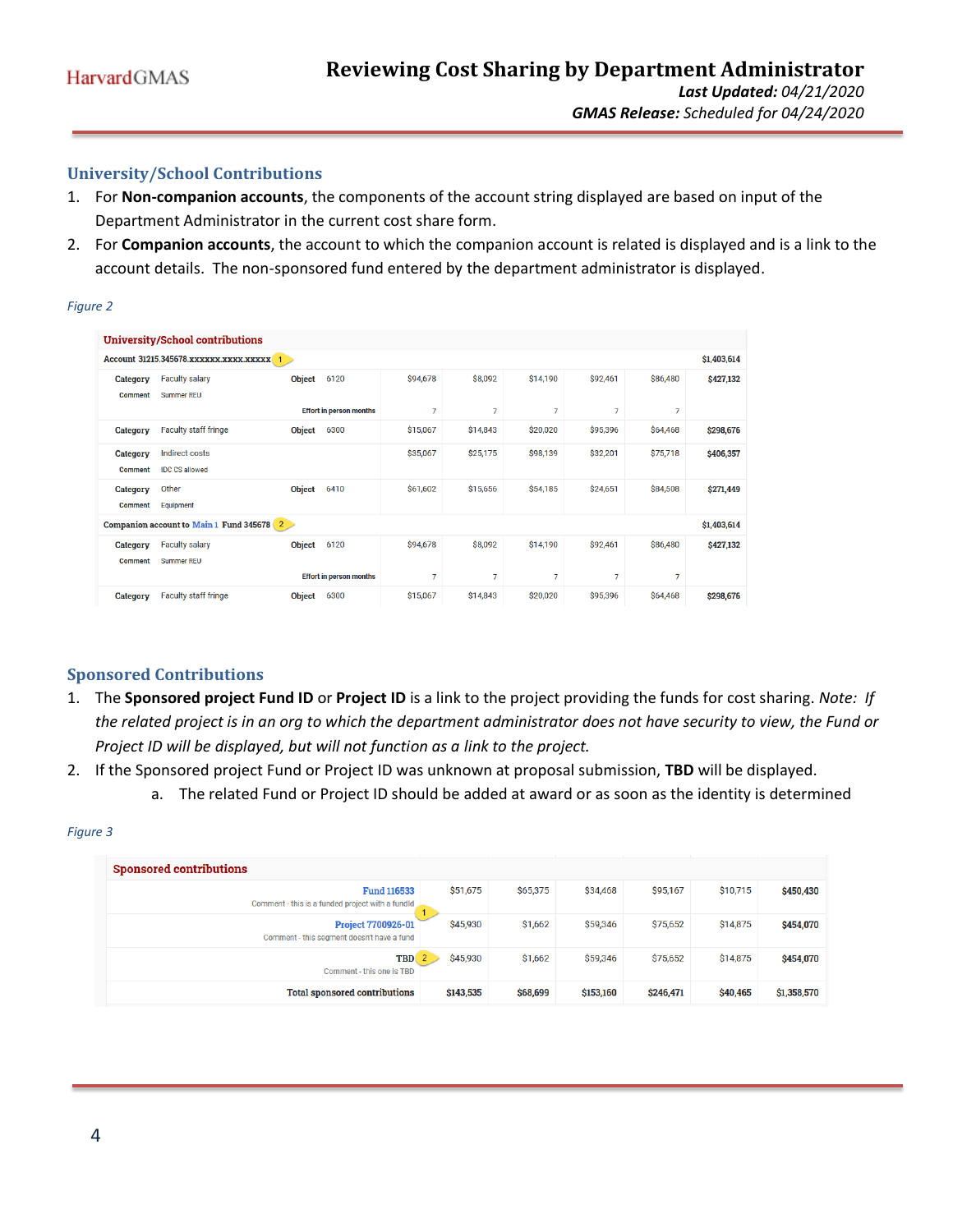## **Subrecipient Committed Cost Sharing**

1. The **subagreement #** displayed is a link to that subagreement.

#### *Figure 4*

| Subrecipient cost sharing                                     |           |          |           |          |          |           |
|---------------------------------------------------------------|-----------|----------|-----------|----------|----------|-----------|
| 5116120 - Beth Israel Hospital<br>Required flow down of terms | \$18,419  | \$17,095 | \$84,596  | \$607    | \$25,036 | \$266,063 |
| 5104172 - General Biologics<br><b>Test second Line</b>        | \$92,007  | \$10,061 | \$41,316  | \$35,477 | \$53,819 | \$466.157 |
| <b>Total subrecipient cost sharing</b>                        | \$110.426 | \$27,156 | \$125,912 | \$36,084 | \$78,855 | \$732,220 |
|                                                               |           |          |           |          |          |           |

### **In-kind Cost Sharing**

- 1. The source of the in-kind contributions and the description of the goods or services provided should be listed here.
- 2. Dollar values entered must represent the fair market value of the goods or services provided.

#### *Figure 5*

| \$30,113<br>Chiquita<br>Banana's for study<br>\$79,331<br>Test<br><b>Test study</b> | \$63,400<br>\$3,866 | \$6,334<br>\$42,718 | \$25,490<br>\$42,520 | \$6,300<br>\$37,933 | \$213,271<br>\$375,382 |  |  |  |  |
|-------------------------------------------------------------------------------------|---------------------|---------------------|----------------------|---------------------|------------------------|--|--|--|--|
|                                                                                     |                     |                     |                      |                     |                        |  |  |  |  |
|                                                                                     |                     |                     |                      |                     |                        |  |  |  |  |
| In-kind cost sharing                                                                |                     |                     |                      |                     |                        |  |  |  |  |

### **Other Cost Sharing**

For any other proposed cost sharing commitments not included in the categories above, the source, dollar amount per budget period, and description of these "other" cost sharing commitments are displayed. Any amounts entered in this section should be reviewed with school or central office administrators to confirm that they are not more properly classified as one of the cost sharing sources defined above.

#### *Figure 6*

| <b>Current form details</b>     |                                                  |                             |                                                                                          |                      |
|---------------------------------|--------------------------------------------------|-----------------------------|------------------------------------------------------------------------------------------|----------------------|
|                                 | <b>Period 1</b><br>Apr 1, 2018 - Dec 31,<br>2018 | <b>Period 2</b><br>31, 2019 | <b>Period 3</b><br>Jan 1, 2019 - Dec Jan 1, 2020 - Jan 31, Apr 1, 2018 - Jan 31,<br>2020 | <b>Total</b><br>2020 |
| Other                           |                                                  |                             |                                                                                          |                      |
| Some other source               | \$5,000                                          | \$2,000                     | \$0                                                                                      | \$7,000              |
| <b>Total other cost sharing</b> | \$5,000                                          | \$2,000                     | \$0                                                                                      | \$7,000              |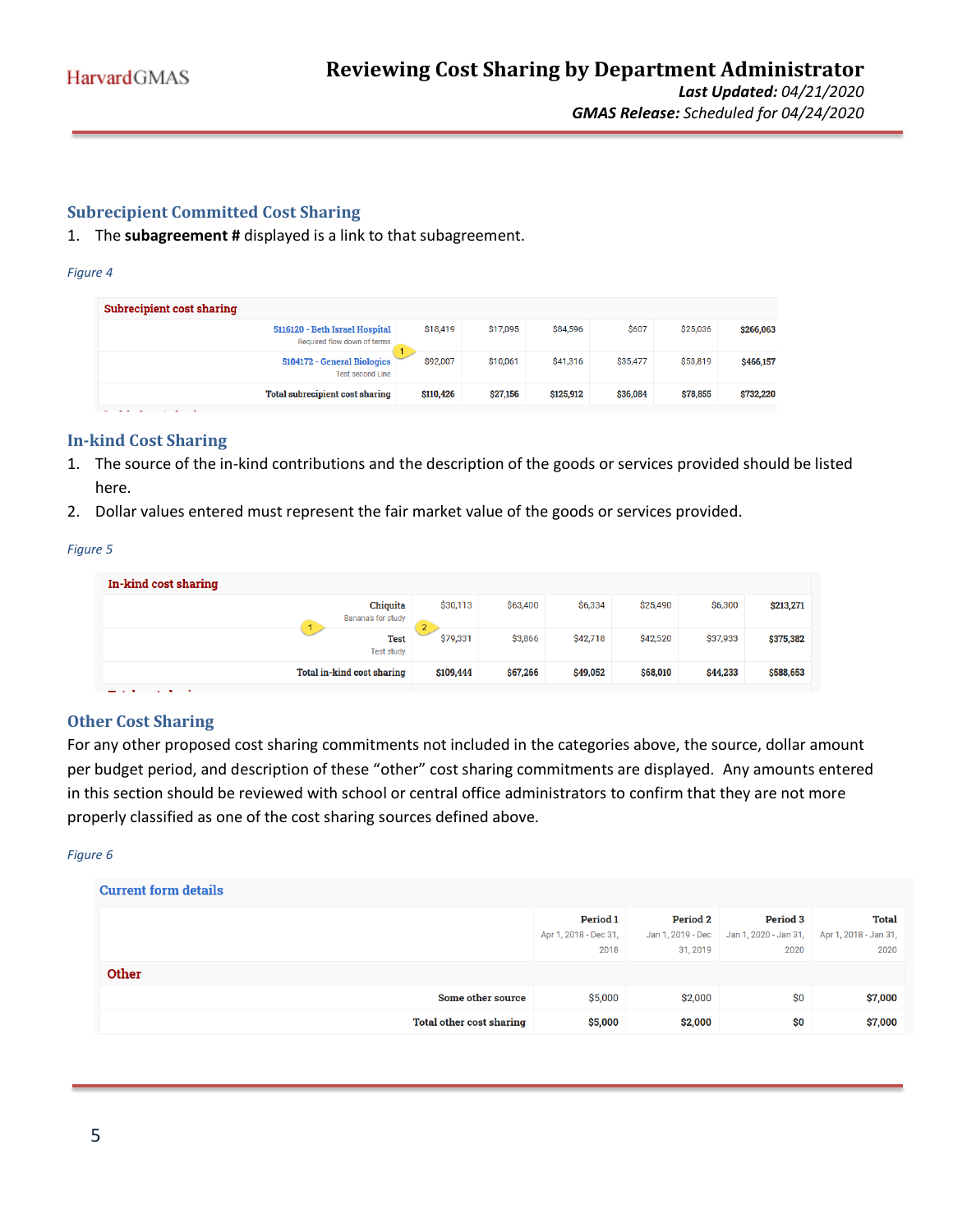

### **Cost Sharing Document Repository**

The cost sharing document repository may be accessed from the **View Cost Sharing Form** screen, the **Cost sharing approval** and the **Cost Sharing request**

- 1. **Documents:** click to view all uploaded documents
- 2. **Upload:** Click to upload additional documents

#### *Figure 7*

| Documents | 5 Documents | $\sim$ | <b>Upload</b> |  |
|-----------|-------------|--------|---------------|--|
|           |             |        |               |  |

Refer to Appendix A in the [University Cost Sharing Procedures](https://osp.finance.harvard.edu/files/osp/files/cost_sharing_procedure_guide_april_2020.pdf) to identify what types of documentation should be uploaded at each phase of the project life cycle in support of the cost sharing commitment.

### **All Form Versions**

This panel displays a listing of all prior versions of cost sharing forms associated with the segment.

- 1. Total number of forms associated with the segment
- 2. Link to the form that identifies the request to which the form is associated
- 3. Date the cost sharing form was generated
- 4. Total dollar amount of the committed cost sharing per the form

### *Figure 8*

| All form versions |                                   | 2 form versions        |                            |               |  |
|-------------------|-----------------------------------|------------------------|----------------------------|---------------|--|
| <b>Number</b>     | <b>Form request</b>               | <b>Generation date</b> | <b>Cost sharing amount</b> |               |  |
|                   | Cost sharing request 6875234      | Jul 27,2019            | \$11,100                   | Form download |  |
|                   | z<br>Cost sharing request 5732897 | 3<br>May 20,2019       | \$11,100                   | Form download |  |

### **Actions from the Cost Sharing Approval after Department Administrator Review**

- 1. After reviewing committed cost sharing in the cost sharing approval, the department administrator will select "**Actions**" at the top of the Approval screen, and will choose the appropriate action from the drop-down menu.
- 2. If the current form is up to date, select "**Confirm current version of form**". The status of the approval will be updated to "**Done**"
- 3. If updates should be made, select "**Create new version of the form**". The status of the approval will be updated to "**Needed"** and the homepage of a new cost sharing request will be displayed. When this new cost sharing request is generated, a new version of the cost sharing form will be created with all data fields pre-populated with values in the current cost sharing form. The department administrator may then update as needed. See "[Creating a cost sharing request](https://gmas.fss.harvard.edu/completing-cost-sharing-request)" job aid for instructions if needed.